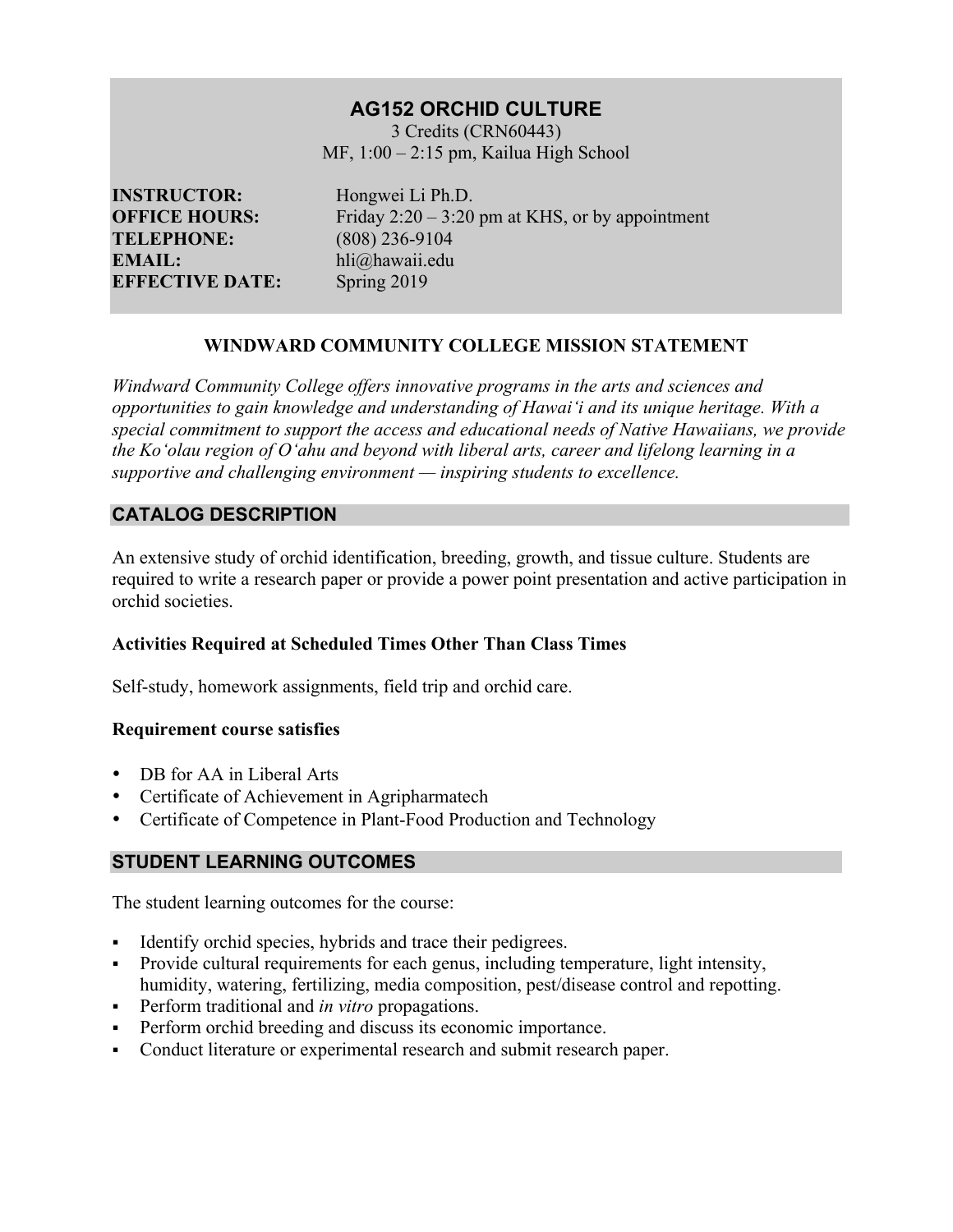# **COURSE TASKS, ASSESSMENTS AND GRADING**

#### **Course Tasks:**

- Activities in classroom: lectures, video, hands-on activities, and demonstration.
- Complete quizzes/homework assignments and review study guides
- Field trips to a local orchid show or orchid nursery.
- Reading assignments: assigned handouts prior to lectures, and literature research for the selected topic.

#### **Assessments**

- There are 6 quizzes/assignments will be given.
- There are three exams (2 midterms and one final) during the semester. Exams will consist of multiple choices, true/false, fill in the blank, matching and short answer questions.
	- o *Make-up exam: will be permitted only by the instructor upon consideration of the evidence justifying the absence presented by the student.*
- Field trip to Windward Orchid Society Orchid Show or a local orchid nursery: write a report.
- Orchid care: take care an assigned orchid plant through the semester.
- Topic presentation: Research paper and oral presentation on a selected orchid species.

#### **Grading**

| The total possible points:                      |               |        |
|-------------------------------------------------|---------------|--------|
| Exams $(3)$                                     | 300<br>points |        |
| Quizzes /Assignments (6)<br>Field Trip (report) | 120<br>points | points |
|                                                 | 50            |        |
| Orchid Care                                     | 30<br>points  |        |
| Topic presentation                              | 50<br>points  |        |
|                                                 |               |        |
| Total                                           | 550<br>points |        |

Grading is based on the percentage of total points earned. Final Grades will be assigned as follows:

- A - 90% or above in total points.
- B - 80-89% of total points.
- C - 70-79% of total points.
- D - 60-69% of total points.
- F - Below 60% of total points

I (incomplete) grade is given at the instructor's option when a student has failed to complete a small part of a course because of circumstances beyond his or her control. It is **your responsibility** to contact the instructor to make up the incomplete work with a minimum level (or better) of achievement. Failure to satisfactorily make up incomplete work within the appropriate time period will result in a grade change for "I" to the contingency grade identified by the instructor.

#### **LEARNING RESOURCES**

- Course materials: https://laulima.hawaii.edu/
- American Orchid Society http://www.aos.org/
- White, I. 2016. Ethnopharmacognosy Series V: Pharmaceutical and Nutraceutical Values of Vanda Miss Joaquim. Windward Community College
- Handouts.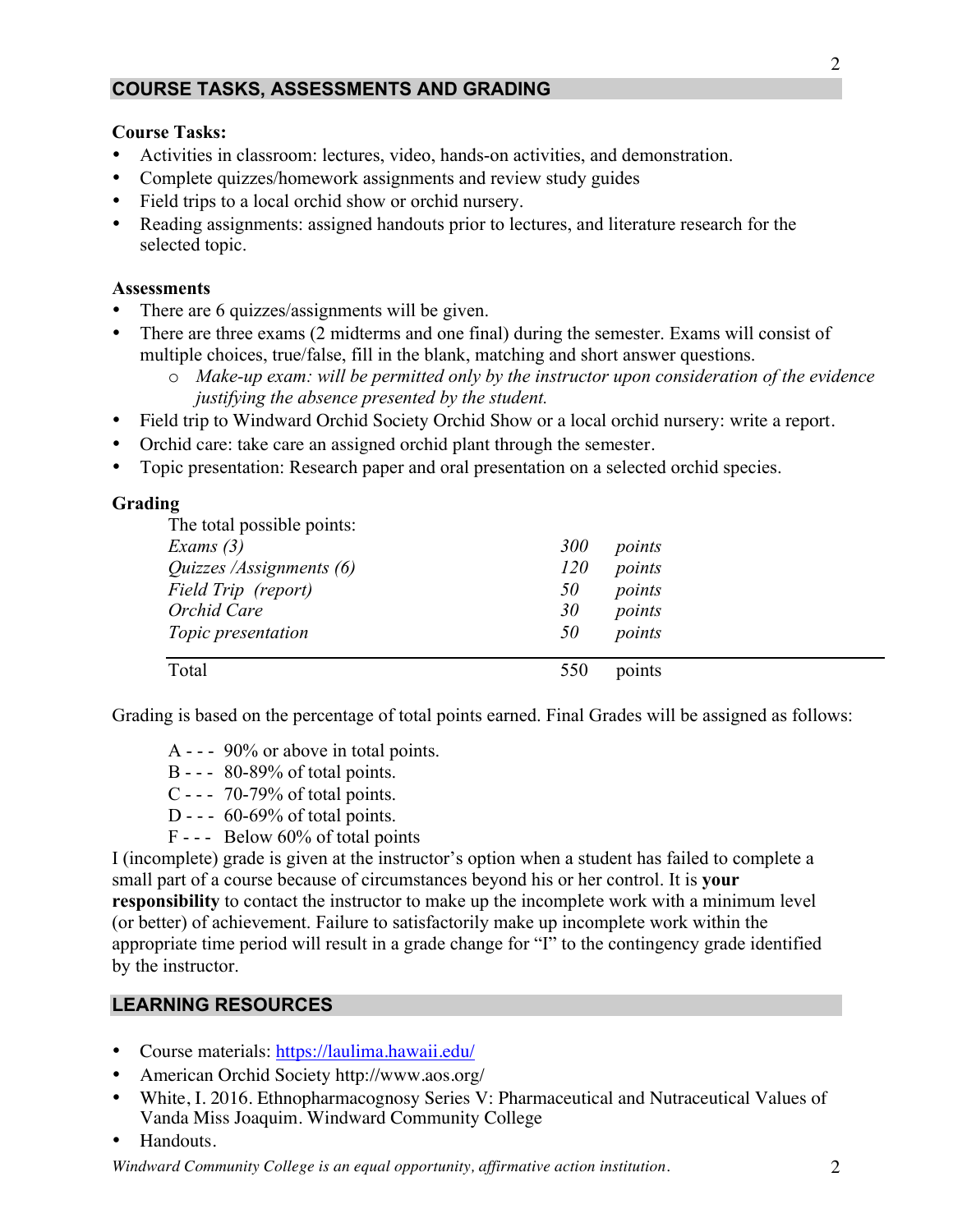#### **DISABILITIES ACCOMMODATIONS**

If you have a physical, sensory, health, cognitive, or mental health disability that could limit your ability to fully participate in this class, you are encouraged to contact the Disability Specialist Counselor to discuss reasonable accommodations that will help you succeed in this class. Ann Lemke can be reached at 235-7448, lemke@hawaii.edu, or you may stop by Hale 'Ākoakoa 213 for more information.

# **TITLE IX**

Title IX prohibits discrimination on the basis of sex in education programs and activities that receive federal financial assistance. Specifically, Title IX prohibits sex discrimination; sexual harassment and gender-based harassment, including harassment based on actual or perceived sex, gender, sexual orientation, gender identity, or gender expression; sexual assault; sexual exploitation; domestic violence; dating violence; and stalking. For more information regarding your rights under Title IX, please visit: https://windward.hawaii.edu/Title\_IX/.

Windward Community College is committed to the pursuit of equal education. If you or someone you know has experienced sex discrimination or gender-based violence, WCC has resources to support you. To speak with someone confidentially, contact the Mental Health & Wellness Office at 808-235- 7393 or Kaahu Alo, Designated Confidential Advocate for Students, at 808-235-7354 or kaahualo@hawaii.edu. To make a formal report, contact the Title IX Coordinator, Karla K. Silva-Park, at 808-235-7468 or karlas@hawaii.edu.

#### **ACADEMIC INTEGRITY**

Work submitted by a student must be the student's own work. The work of others should be explicitly marked, such as through use of quotes or summarizing with reference to the original author.

Students can upload papers to http://www.TurnItIn.com to have papers checked for authenticity, highlighting where the paper potentially fails to appropriately reference sources.

In this class, students who commit academic dishonesty, cheating or plagiarism will have the following consequence(s): Students will receive a failing grade for plagiarized assignments. All cases of academic dishonesty are referred to the Vice Chancellor for Student Affairs.

#### **ALTERNATE CONTACT INFORMATION**

If you are unable to contact the instructor, have questions that your instructor cannot answer, or for any other issues, please contact the Academic Affairs Office:

Location: Alakai 121 Phone: 808-235-7422 Email: wccaa@hawaii.edu

#### **CLASS SCHEDULE**

#### **Time Lecture/Lab topics**

*01/07 Teacher Work Day*

01/11 General botany and beauty of orchids

01/14 Characteristics of orchids

*Windward Community College is an equal opportunity, affirmative action institution.* 3